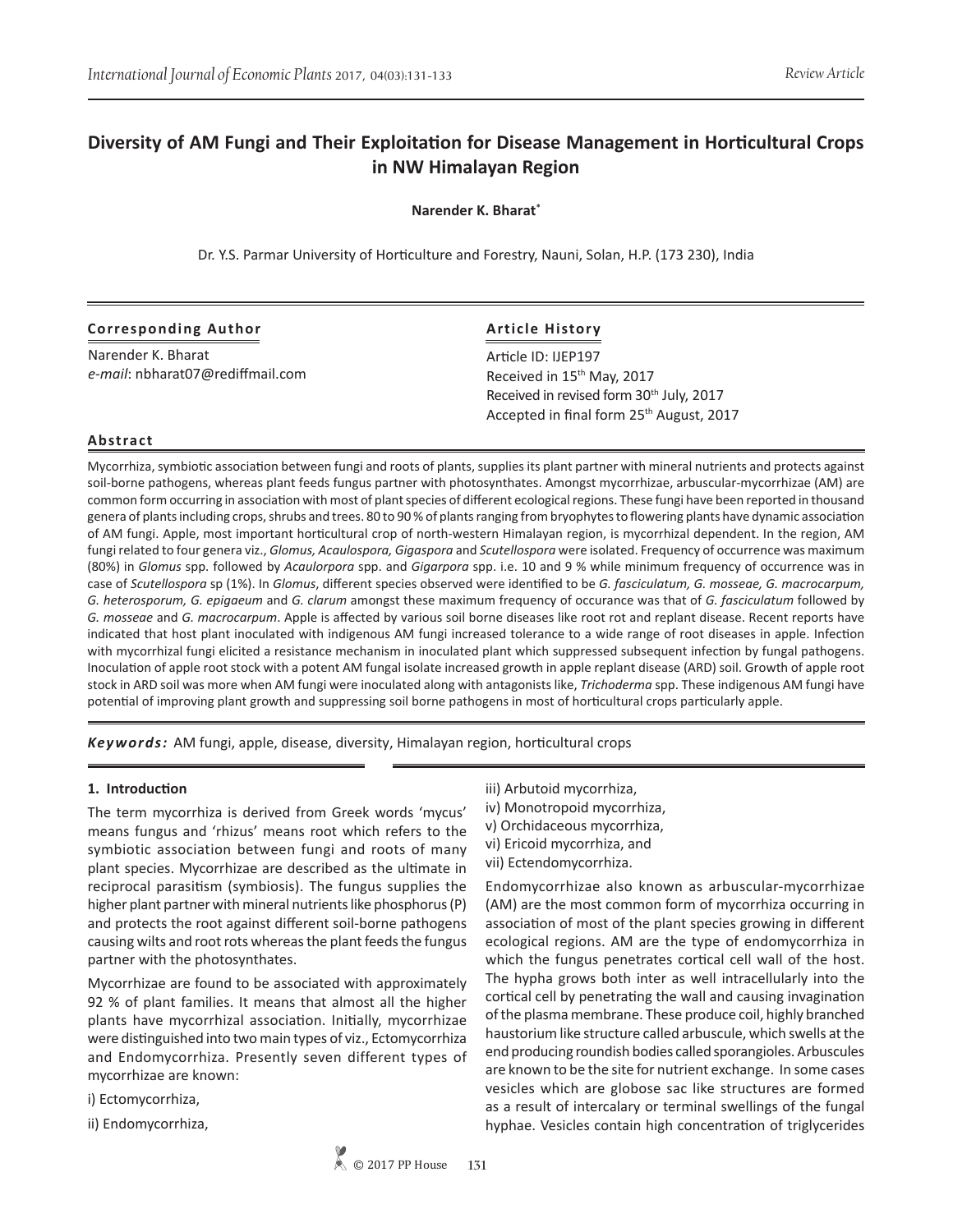at maturity and are thought to be storage and survival organs (Bharat and Mehta, 2013).

There is no specificity between plants and fungus in AM fungi. However, it is important to distinguish between specificity ability to colonize effectiveness (plant response to colonization) and infectiveness (ability to colonize) because AM are widely different in these abilities depending on the environment. They do have wide host range, and are capable of long term relationship with many different plants. It is well known that AM fungi are not host specific. However, the degree of AM colonization and its effect can differ with different host-endophytic combinations for example plants like maize and soybean appear to be more mycorrhizal than crops like potato and bean. However, AM fungi do not normally exhibit any species or strain specificity to the particular host plant except perhaps some host preference. The same plant may be infected by more than two species at a time. Extent to which a species or variety of mycorrhizal fungi colonize is determined by background of the host plant or kind of root exudates of host plant or other barriers to AM infection in tree crops.

#### **2. Diversity of AM Fungi**

AM Fungi are placed in four orders, i.e., Archaeosporales, Diversisporales, Glomerales, and Paraglomerales, comprising of 10 families and 13 genera, belonging to the class Glomeromycetes of the phylum Glomeromycota These fungi have been reported in thousand genera of plants covering 200 families including agricultural and horticultural crops, shrubs and trees. 80 to 90 per cent of plants ranging from bryophytes to flowering plants have dynamic association of AM fungi. There are 120 species of AM fungi on 300 thousand receptive host plants.

The soil collected from various locations from apple growing regions yielded different type of spores after wet sieving and decanting. The spores thus isolated were characterized on the basis of their shape, size, wall structure etc*.* In all AM fungi related to four genera viz., *Glomus, Acaulospora, Gigaspora* and *Scutellospora* were isolated. The frequency of occurrence was maximum (80%) in *Glomus* spp. followed by *Acaulorpora* spp. and *Gigarpora* spp. i.e. 10 and 9 per cent while the minimum frequency of occurrence was in case of *Scutellospora* sp (1%). In *Glomus*, different species observed were identified to be *G. fasciculatum, G. mosseae, G. macrocarpum, G. heterosporum, G. epigaeum* and *G. clarum* amongst these the maximum frequency of occurance was that of *G. fasciculatum* followed by *G. mosseae* and *G. macrocarpum* (Bharat and Bhardwaj, 2002; Mehta and Bharat, 2011; Mehta and Bharat, 2013)*.*

In the rhizosphere of cherry the population of *Glomus* spp. *viz., G. macrocarpum, G. mosseae, G. constrictum*, *G. fasciculatum*  and *G. clarum* was more as compared to other genera. The frequency of occurrence of spores followed the trend as *Glomus* (75%), *Acaulospora* (10%) and *Scutellospora* (10%) and *Gigaspora* (5%) (Kirti et al, 2016).

#### **3. Disease Management in Horticultural Crops**

In north-western Himalayan region apple is the most important fruit crop grown commercially especially in Jammu and Kashmir, Himachal Pradesh and Uttarakhand. Apple crop is affected by various soil borne diseases like root rot and replant disease. A wide variety of reports in recent years with experimental evidences have indicated that a host plant previously inoculated with a AM fungal symbiont increased tolerance to a wide range of root diseases in apple plants.

Inoculation of host plants with indigenous AM fungi has been shown to exert probiotic influence on the management of these diseases. It is speculated that infection with mycorrhizal fungi elicits a resistance mechanism by the host which may suppress the subsequent infection by fungal pathogens. Disease caused by soil borne fungi can be influenced by the formation of AM fungi in the root system. In general, mycorrhizal plants suffer less damage by the pathogens, incidence of diseases is decreased and pathogen development is inhibited (Bharat and Mehta, 2013). Bharat and Bhardwaj (2001) while studying the interactions between AM fungi and root rot pathogen *Dematophora necatrix* on apple seedlings found that the apple seedlings previously inoculated with local isolate of AM fungi (*Glomus* spp.) suffered less root rot as compared to the seedlings which were not inoculated with AM fungi. The mycorrhiza inoculated seedlings also exhibited increased growth as compared to un-inoculated ones. Mehta and Bharat (2013) have observed that inoculation of apple seedling root stock with a potent AM fungal isolate resulted in increased growth of the seedlings viz., plant height, stem diameter, internodal length, leaf area, shoot/ root fresh and dry weight of inoculated seedlings as compared to uninoculated seedlings when grown in apple replant disease (ARD) soil. Amongst various AMF isolates, inoculation of seedlings with AMF isolate AMFG-1showed highest growth followed by that inoculated with other isolates like AMFN-1 and AMFS-1. The height and stem girth of apple seedlings inoculated with AMF isolate AMFG-1 was statistically better than other isolates and un-inoculated ones (Bharat, 2017).

These AM fungi have potential to improve growth and suppress soil borne pathogens in most of crops particularly grown in nutrient deficient soils under organic agriculture. It is important to coordinate comprehensive research on disease control mechanisms with AM fungi. Studies are needed to identify the compatibility of AM with others management practices.

The AM fungi have also shown compatibility with fungal biological control agents and antagonists like *Trichoderma* spp. Artificial inoculation of newly planted apple rootstock with consortia of indigenous AM fungi (*Glomus* spp., *Acaulospora* spp., *Gigaspora* spp. and *Scutellospora* spp.)